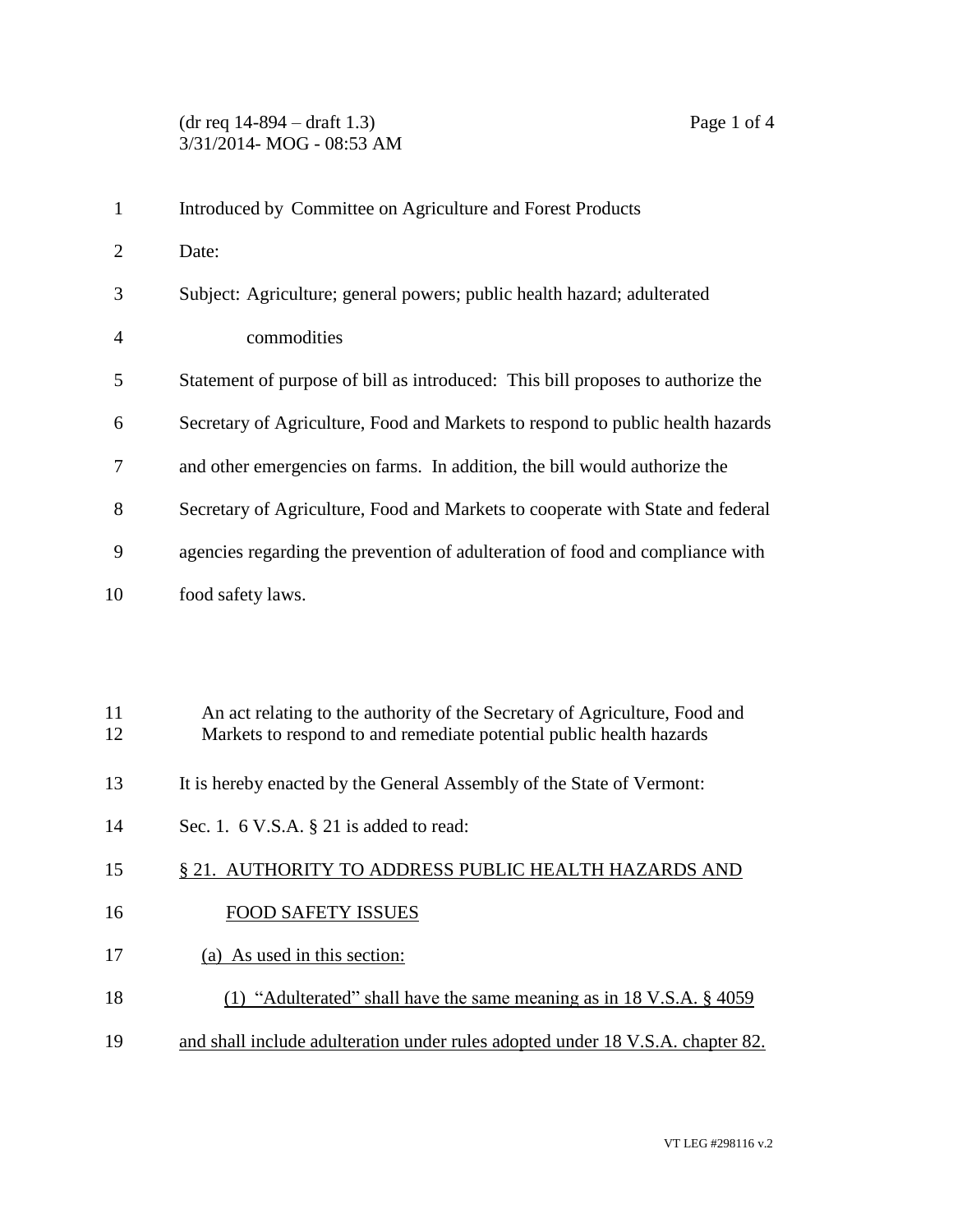## (dr req 14-894 – draft 1.3) Page 2 of 4 3/31/2014- MOG - 08:53 AM

| $\mathbf{1}$   | (2) "Emergency" means any natural disaster, weather-related incident,            |
|----------------|----------------------------------------------------------------------------------|
| $\overline{2}$ | health or disease-related incident, resource shortage, plant pest outbreak,      |
| 3              | accident, or fire that poses a threat or may pose a threat, as determined by the |
| $\overline{4}$ | Secretary, to health, safety, the environment, or property in Vermont.           |
| 5              | (3) "Farm" means a site or parcel on which farming is conducted.                 |
| 6              | (4) "Farming" shall have the same meaning as in 10 V.S.A. $\S$ 6001(22).         |
| 7              | (5) "Public health hazard" means the potential harm to the public health         |
| 8              | by virtue of any condition or any biological, chemical, or physical agent. In    |
| 9              | determining whether a health hazard is public or private, the Secretary shall    |
| 10             | consider at least the following factors:                                         |
| 11             | (A) the number of persons at risk;                                               |
| 12             | (B) the characteristics of the person or persons at risk;                        |
| 13             | (C) the characteristics of the condition or agent which is the source of         |
| 14             | potential harm;                                                                  |
| 15             | (D) the availability of private remedies;                                        |
| 16             | (E) the geographical area and characteristics thereof where the                  |
| 17             | condition or agent that is the source of the potential harm or the receptors     |
| 18             | exist; and                                                                       |
| 19             | (F) policy of the Agency of Agriculture, Food and Markets as                     |
| 20             | established by rule or procedure.                                                |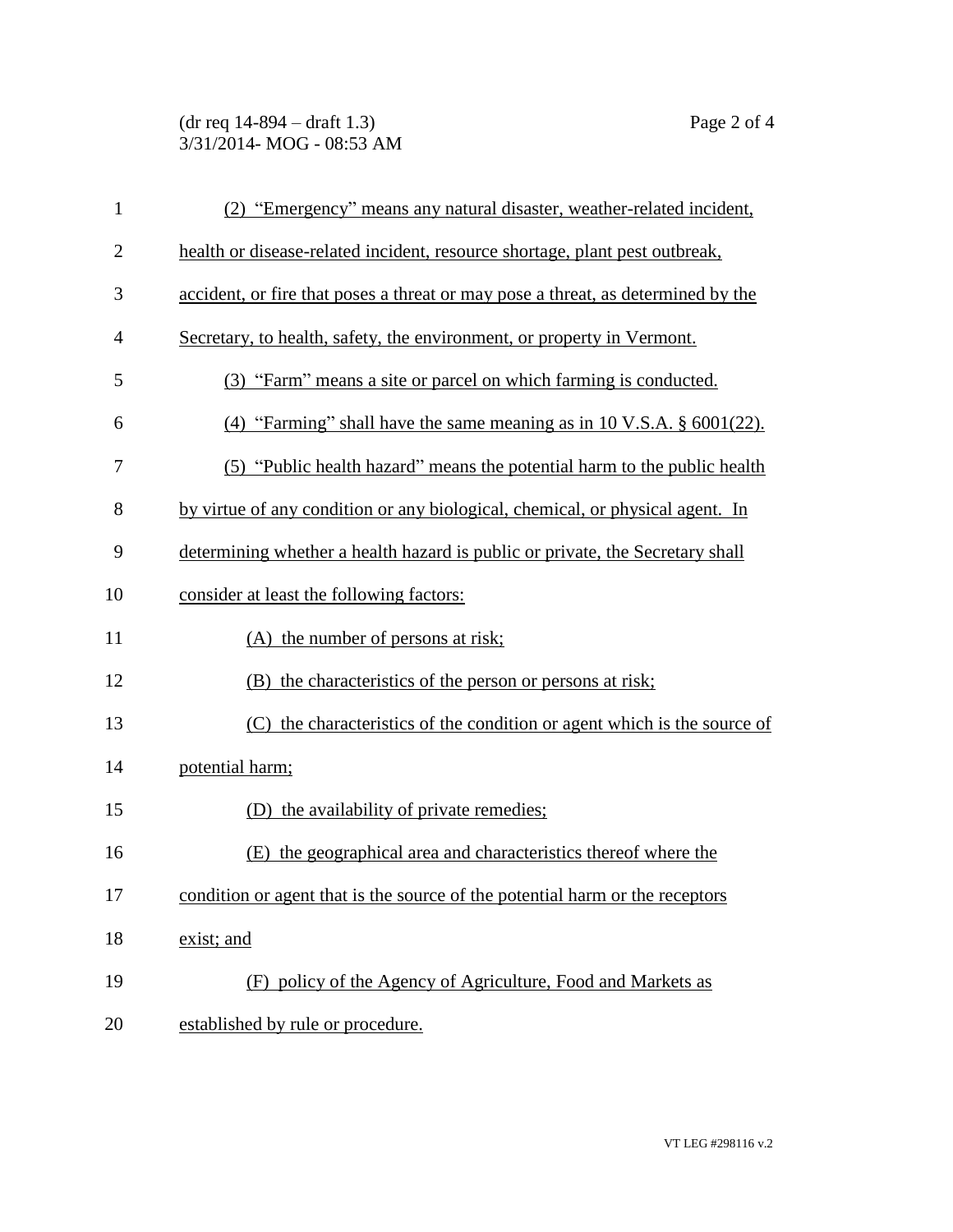(dr req 14-894 – draft 1.3) Page 3 of 4 3/31/2014- MOG - 08:53 AM

| $\mathbf{1}$   | (6) "Raw agricultural commodity" means any food in its raw or natural              |
|----------------|------------------------------------------------------------------------------------|
| $\overline{2}$ | state, including all fruits or vegetables that are washed, colored, or otherwise   |
| 3              | treated in their unpeeled natural form prior to marketing.                         |
| $\overline{4}$ | (7) "Secretary" means the Secretary of Agriculture, Food and Markets.              |
| 5              | (b) The Secretary shall have the authority to:                                     |
| 6              | (1) Respond to and remediate incidences of mass animal death,                      |
| 7              | agricultural structure fires, or other emergencies on a farm in order to prevent a |
| 8              | public health hazard.                                                              |
| 9              | (2) Condemn, confiscate, or establish restrictions on the use, sale, or            |
| 10             | distribution of adulterated raw agricultural commodities or animal feed.           |
| 11             | $(3)(A)$ Require from the owner of a farm reimbursement of costs,                  |
| 12             | including time of Agency personnel, expended by the Agency of Agriculture,         |
| 13             | Food and Markets to prevent or remediate the threat of a public health hazard      |
| 14             | on the farm caused by an emergency, provided that:                                 |
| 15             | (i) the Secretary may require reimbursement only of costs incurred                 |
| 16             | by the Agency in excess of \$3,000.00; and                                         |
| 17             | (ii) the Secretary may require reimbursement only when the farm                    |
| 18             | owner is due an insurance payment or other compensation as a result of the         |
| 19             | emergency.                                                                         |
| 20             | (B) If a farm owner who receives a reimbursement request under this                |
| 21             | subdivision (3) fails to pay the requested reimbursement, there shall be created   |